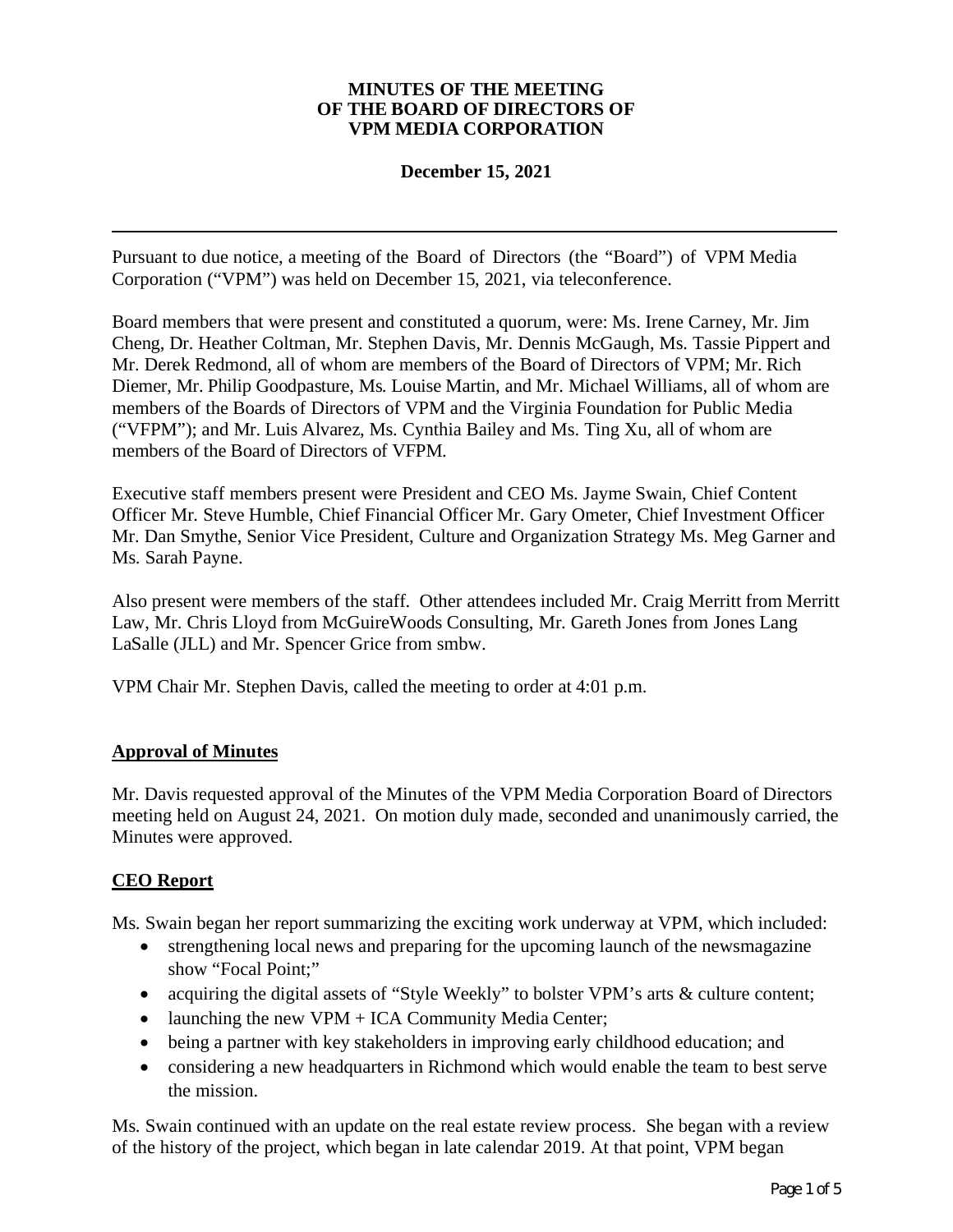assessing the facility at 23 Sesame Street, the original portion of which was built in 1964, to determine whether to stay or relocate.

To ensure management and the Board had the best experts to guide the decision, Ms. Swain noted that VPM engaged JLL, a global real estate firm with an office in Richmond and deep local ties, after a request for proposal (RFP) process. JLL was engaged both as project manager and broker, if needed. JLL then engaged smbw, a Richmond-based design and architecture firm with expertise in commercial and non-profit buildings.

Ms. Swain reminded the Board that management spent much of calendar 2020 and early 2021 considering the requirements of VPM's current facility to understand the challenges and limitations, which included an engineering study. That work led to the Board asking management to pursue options beyond redesigning VPM's current facility due to the ongoing risk of falling ice and the current facility's structural limitations. In June of 2021, Ms. Swain noted, the Board discussed various options and agreed that VPM should take the bold step to relocate and build-to-suit. The Board agreed a move would eliminate the risk of the ice from the towers and would allow VPM to construct a facility that would support its mission and bold vision for the future.

Ms. Swain commented that VPM's headquarters should reflect VPM is as a modern public media organization with reach across Virginia. She also said that a new space should allow VPM to engage more directly with the community, support a best-in-class newsroom, have topnotch production capabilities and technology, and attract talent and supporters.

Ms. Swain then reviewed the process to select a new location, which the Board initially reviewed at its August meeting. The process has included:

- Development of weighted criteria;
- Conducting an RFP process for an engineering design and integration consultant, which resulted in the selection of Diversified;
- Meeting with developers, commercial real estate firms and donors to better understand the real estate landscape;
- Meeting with economic development directors and county administrators in Chesterfield, Goochland, and Henrico Counties and the Economic Development Director of the City of Richmond;
- · Visiting over 60 sites in Chesterfield, Henrico and Richmond City; and
- Working with smbw on VPM's program requirements in order to create a cost estimate for a final site.

In addition, VPM engaged Chris Lloyd, Senior Vice President and Director, Infrastructure and Economic Development at McGuireWoods Consulting to provide advice on economic incentives. Mr. Lloyd has worked with Ms. Swain before on the PBS real estate move in Crystal City, Virginia, as well as WETA in Arlington.

To support VPM's vision and new headquarters, Ms. Swain reminded the Board that a capital campaign would be necessary. To that end, Ms. Swain noted that after an RFP process, VPM selected the Curtis Group, a campaign consulting firm based in Norfolk, Virginia with associates in Richmond, Charlottesville, and the Shenandoah Valley to assist with the feasibility study. Ms. Swain thanked Irene Carney, Philip Goodpasture and Louise Martin for their partnership on the project, which would require significant Board engagement.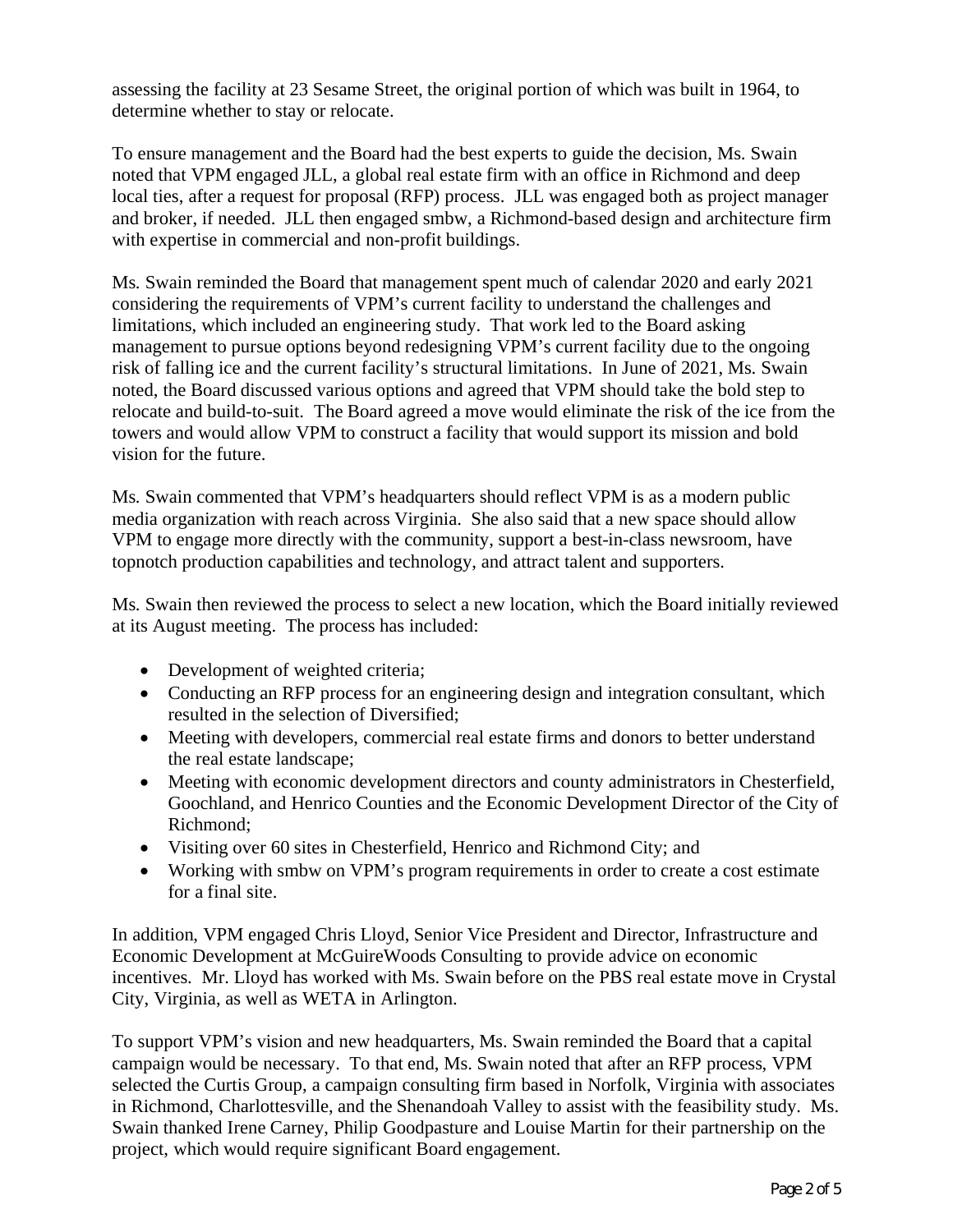Ms. Swain continued her report with a focus on content. She began by thanking the Board for its support and guidance with the acquisition of certain digital assets of "Style Weekly." She remarked that since the news of the acquisition broke, VPM received positive and enthusiastic feedback since "Style Weekly" has been an essential part of Richmond's arts and culture community for decades.

Ms. Humble stated that it was exciting to bring "Style Weekly" back to life and announced that Brent Baldwin, editor-in-chief, and Scott Elmquist, photographer, had been hired from the original "Style Weekly" staff and were already posting new content to the website.

Ms. Swain then presented a visual representation about how the "Style Weekly" brand would be integrated and reminded the Board that management would take 6-8 months to evaluate the brand and conduct audience research before finalizing a long-term strategy. Ms. Swain noted that a team convened with Vann Graves at the Brand Center for a brainstorming session, which helped crystallize how to think about VPM's various brands.

Ms. Swain reminded the Board that one of the top priorities was strengthening VPM News. Mr. Humble echoed the priorities and said that science and history content would be "news adjacent" moving forward to help provide more focus.

Ms. Swain then introduced Mr. Elliott Robinson, VPM's News Director, and Ms. Angie Miles, the host of "Focal Point." Both spoke of their excitement about what VPM is building in news.

Ms. Swain stated that VPM's evolution to focus more on news comes with a new set of responsibilities. While there is currently a strong editorial process, she said that VPM News had engaged Craig Merritt of Merritt Law to work with the team to review our work and advise on improvements. Mr. Merritt provided a brief background of his experience and career. He then commented that as VPM becomes a more consequential player in the news landscape, it was important that Board members were equipped to handle feedback and criticism. Mr. Merritt suggested the Board direct questions or feedback to the newsroom staff. After a brief discussion, the Board thanked Mr. Merritt for his comments and reiterated their support for the VPM News team.

# **Governance and Nominations:**

Ms. Carney, the Chair of the Governance and Nominations Committee, began by referring members of the Board to the roles and responsibilities document found on Diligent, which was recommended by the Committee. She thanked Mr. Redmond for his work in drafting the document, which would be an important tool for engaging potential Board members. There being no further questions for Ms. Carney, she requested the following motion:

MOTION: On the recommendation of the Governance and Nominations Committee, I move that we approve the roles and responsibilities as presented. On motion duly made, seconded and unanimously carried the aforementioned motion was approved.

Ms. Carney continued her report by mentioning that there are currently four open Board seats and asked for suggestions.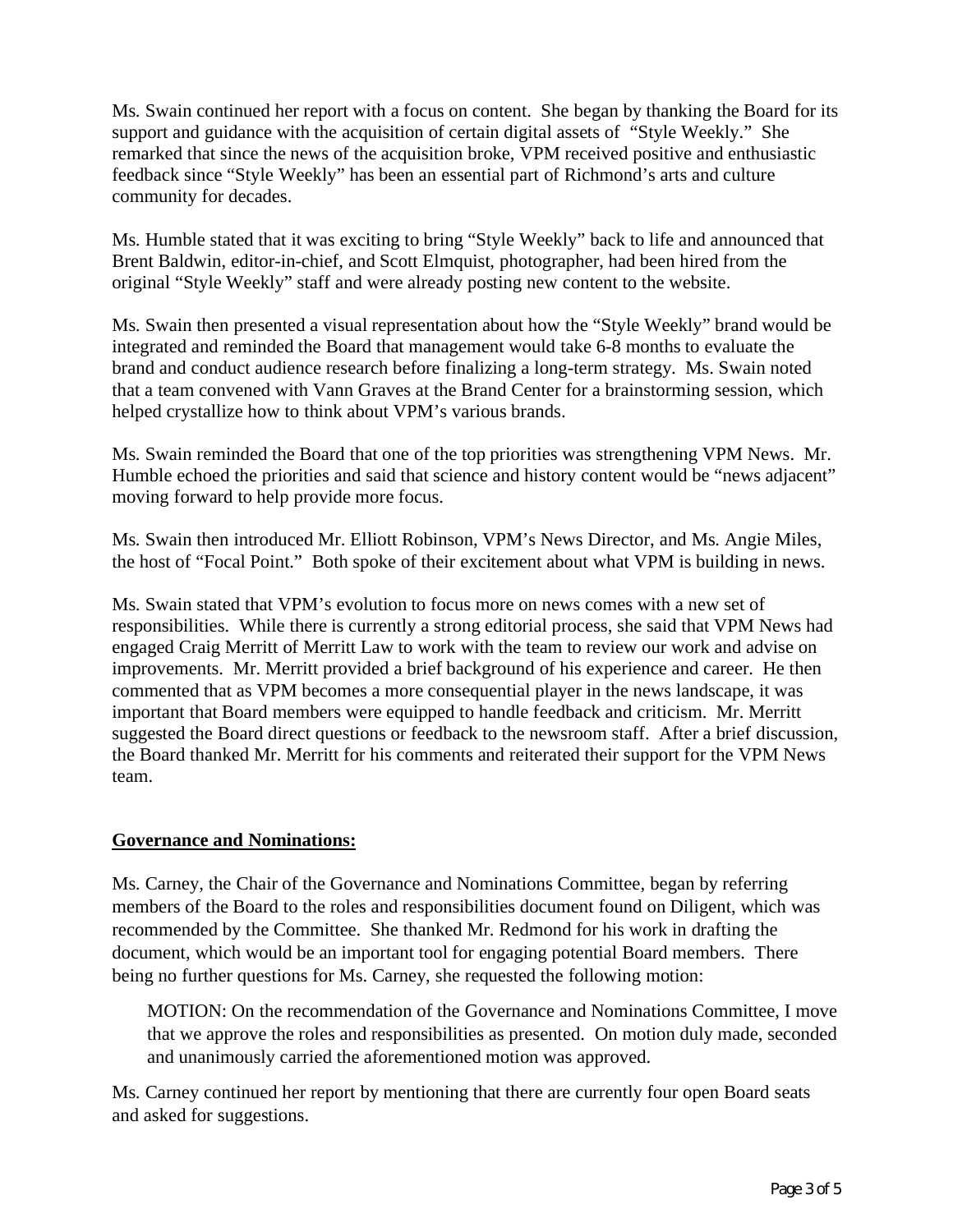Ms. Carney then mentioned two questionnaires on Diligent that required Board member participation, including the FCC Ownership questionnaire and annual Conflicts of Interest questionnaire. She noted that the FCC questionnaire included important demographic questions so the Committee could better understand the composition of the Board and areas of focus.

## **Finance and Audit Committee**

Mr. Diemer began his report by referring to the report of the latest Committee meeting on Diligent and updated the Board on the recent audit exit meeting with Keiter conducted at the last Committee meeting. Keiter reported on two audits; VPM and VFPM for the year ended June 30, 2021. Mr. Diemer was happy to report that this audit was fairly routine and the reports and materials could be found on Diligent in the Board materials.

# **VPM Investment Committee**

Mr. Smythe reviewed the VPM 403(b) savings plan reminding the Board of the recent upgrades to investment alternatives and the addition of a Roth option. He mentioned the participation rate continues to hover around 70% and that the VPM Investment Committee was focused on methods to bring the participation rate up allowing more employees to benefit from VPM's matching program.

Mr. Smythe then informed the Board that the Defined Benefit Pension plan termination process was progressing well and commended Mr. Ometer's attention to detail and work with counsel and Aon to date and going forward as extensive filings were required. The next substantive step in the process will be a buyout offer in the spring followed by an annuity purchase prior to fiscal year-end.

Regarding the VPM quasi endowment, Mr. Smythe updated the Board on the current assets under management (\$23.5 million) distributions to date (\$750,000 this fiscal year) and current asset allocation which was underweight fixed income. There was a brief discussion of rates, fixed income and the lack of yield in the markets necessitating the current underweight to bonds.

# **VFPM Investment Committee**

Mr. Goodpasture led the Board through a brief PowerPoint presentation covering the VFPM's asset growth over the year, distributions, performance versus various benchmarks and current asset allocation. He mentioned that the VFPM Board was working on a revised investment policy statement which would more accurately represent the long-term nature of the VFPM quasi-endowment and closed by noting the continued market gains.

### **Other Business**

Mr. Davis acknowledged that Mr. Josh Dare had stepped down from the Board and thanked him for his many years of service to VPM and VFPM. Mr. Davis noted that Mr. Dare had served as Chair of the VPM Board and was a great champion of local public media.

### **Closed Session**

At 5:10 p.m., with there being no other business for the general session, Mr. Davis adjourned the meeting for a short break before moving into closed session.